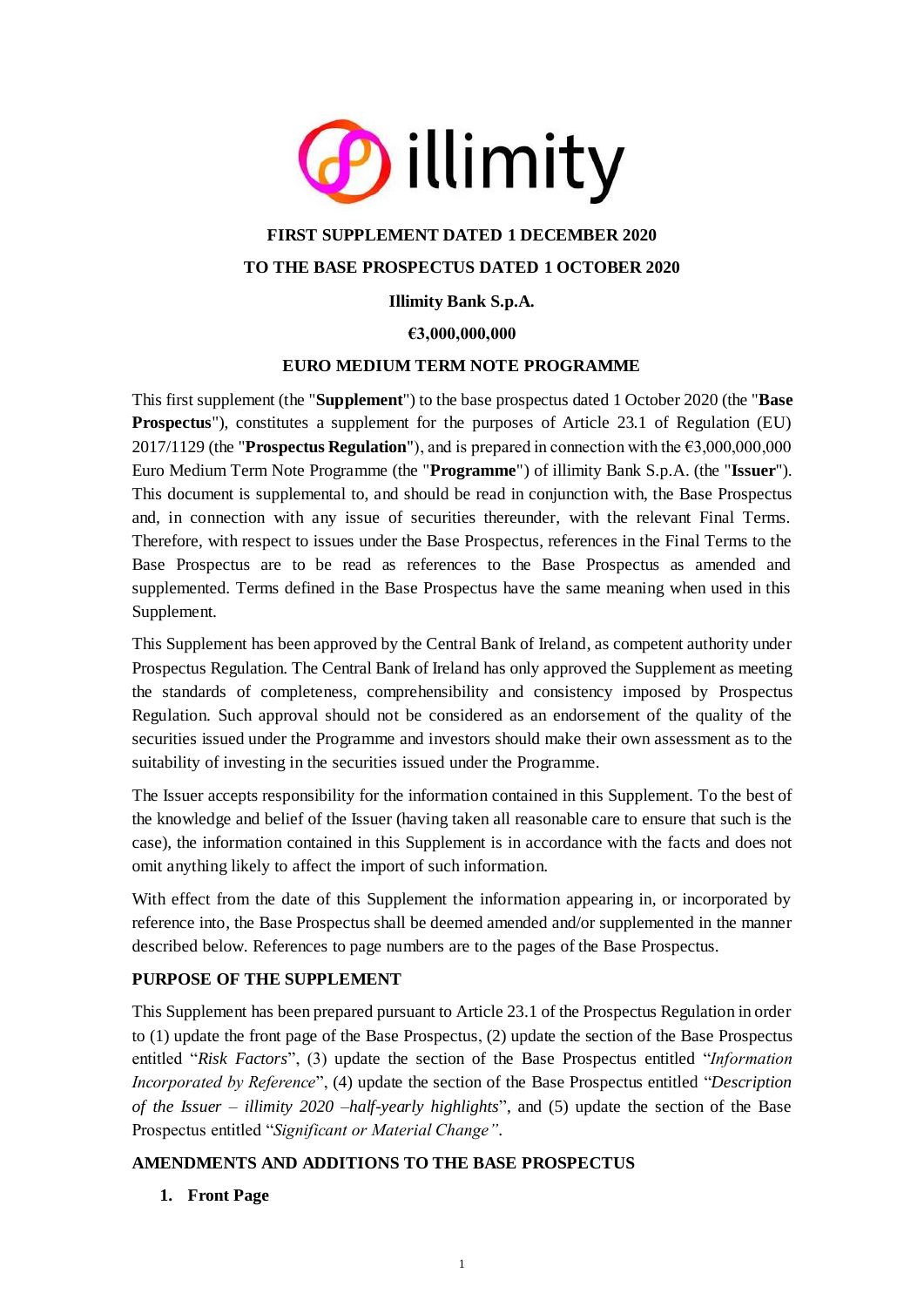The following shall be inserted after the last paragraph on the front page of the Base Prospectus:

*"The Issuer has been rated "B+" with Stable Outlook by Fitch Ratings Ireland Limited (Fitch). Fitch is established in the EEA and is registered under the Regulation (EC) No. 462/2013 (the CRA Regulation). Fitch is included in the list of credit ratings agencies published by the European Securities and Markets Authority (ESMA) on its website (at https://www.esma.europa.eu/supervision/credit-rating-agencies/risk) in accordance with the CRA Regulation. Notes issued under the Programme may be rated or unrated by any one or more of the rating agencies referred to above. Where a tranche of Notes is rated, such rating will be disclosed in the Final Terms and will not necessarily be the same as the rating assigned to the Programme by the relevant rating agency. A security rating and an issuer's corporate rating are not a recommendation to buy, sell or hold securities and may be subject to suspension, reduction or withdrawal at any time by the assigning rating agency."*

### **2. Risk Factors**

By virtue of this Supplement, in the section "*Risk Factors*" the paragraph "*Risks connected to the absence of credit ratings*" on page 18 shall be deleted in its entirety and replaced with the following:

### **Risks related to a downgrade of any of illimity's credit ratings**

*The financial strength and issuer credit ratings assigned to illimity express the rating agencies' opinion regarding the institutions' creditworthiness and are a determining factor in influencing public confidence in the Group's business. Credit ratings are subject to change, suspension or withdrawal at any time by rating agencies. A downgrade, or the potential for such a downgrade, to the financial strength or issuer credit ratings assigned to illimity may have an adverse impact on its financial position and client portfolio retention. A downgrade of illimity's credit rating may have a negative effect on its ability to raise capital through the issuance of debt, increase the cost of such financing, reduce customers' and trading counterparties' confidence and impact profitability and competitiveness. In addition, ratings assigned by the credit rating agencies may not reflect the potential impact of all risks related to the Issuer.*

### **3. Information Incorporated by Reference**

The following shall be inserted after paragraph (e) of the Documents Incorporated by Reference section on page 49 of the Base Prospectus.

*"(f) The consolidated interim report of illimity Bank as of 30 September 2020 (the "illimity Bank 3Q Consolidated Interim Report"), which can be found on the website of Euronext Dublin at*  [https://www.ise.ie/debt\\_documents/Illimity\\_3Q2020\\_ENG\\_2ac35f4c-ddb7-43ac-a4be-](https://www.ise.ie/debt_documents/Illimity_3Q2020_ENG_2ac35f4c-ddb7-43ac-a4be-4f8b1e3563e2.pdf)[4f8b1e3563e2.pdf](https://www.ise.ie/debt_documents/Illimity_3Q2020_ENG_2ac35f4c-ddb7-43ac-a4be-4f8b1e3563e2.pdf)*";*

*"(g) The Issuer investor presentation entitled "Company Presentation" dated November 2020 (the "Investor Presentation November 2020") which can be found on the website of Euronext Dublin at*

[https://www.ise.ie/debt\\_documents/Fixed%20Income%20Presentation%20v23\\_08b22231-](https://www.ise.ie/debt_documents/Fixed%20Income%20Presentation%20v23_08b22231-32b0-46b7-97fc-d3408febb2e0.pdf) [32b0-46b7-97fc-d3408febb2e0.pdf](https://www.ise.ie/debt_documents/Fixed%20Income%20Presentation%20v23_08b22231-32b0-46b7-97fc-d3408febb2e0.pdf)*";*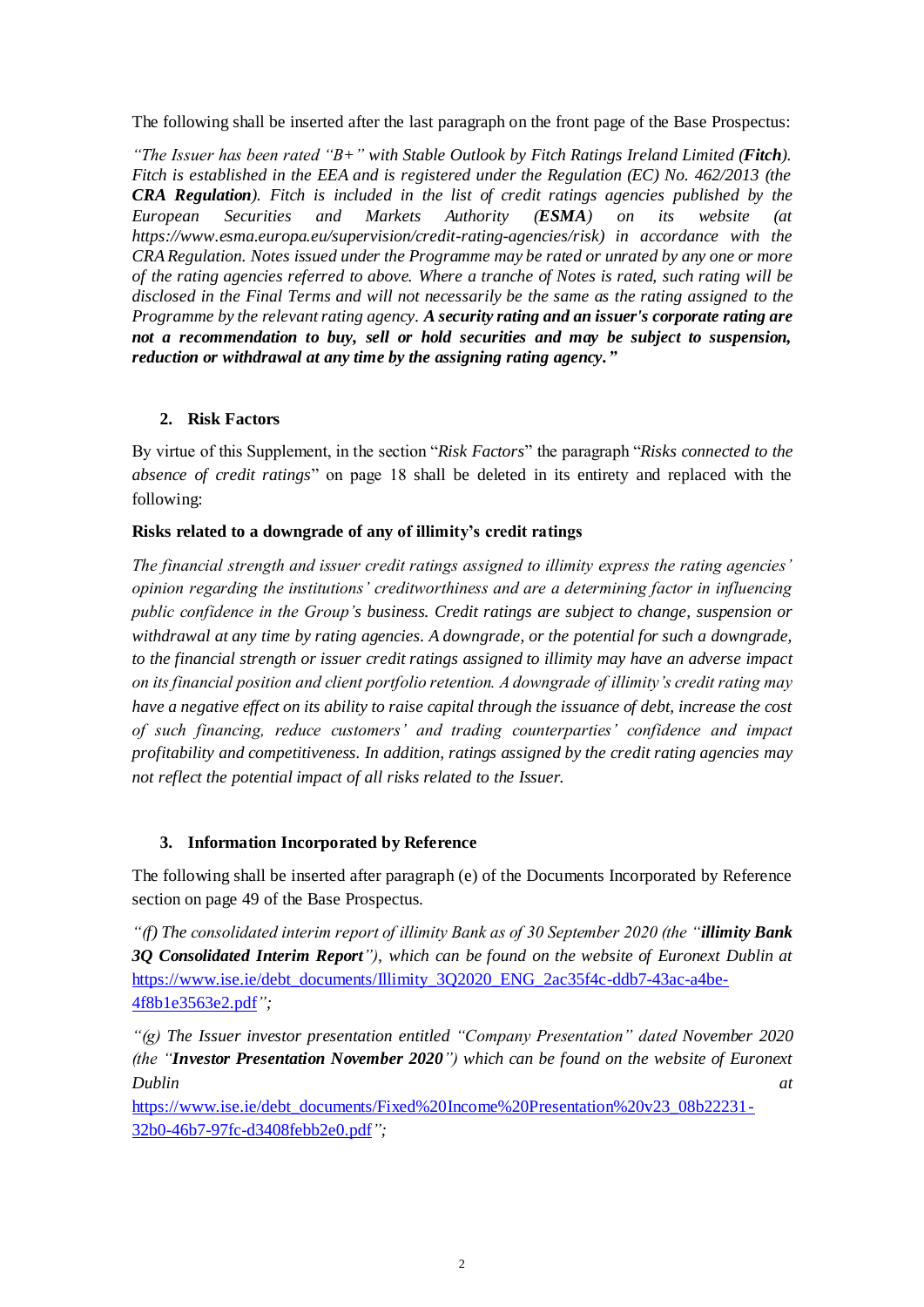By virtue of this Supplement, the illimity Bank 3Q Consolidated Interim Report and the Investor Presentation November 2020 have been filed with the Central Bank of Ireland, are incorporated by reference in, and form part of, the Base Prospectus.

# **4. illimity 2020 –yearly highlights**

The paragraph entitled "**illimity 2020 –half-yearly highlights**" in the section "*Description of the Issuer"* found on page 173 of the Base Prospectus, by virtue of this Supplement, is renamed "illimity 2020 –yearly highlights".

The following paragraphs shall be included after the last paragraph contained in the section "*Description of the Issuer – illimity 2020 –yearly highlights*" found on page 173 of the Base Prospectus:

*On 21 October 2020, the Issuer announced that it has finalized a purchase from UniCredit S.p.A. of a non-performing loans portfolio for a total gross nominal value of approximately 692 million euro (gross book value). In line with illimity strategy in terms of type of debtors, the new portfolio consists solely of loans from corporate borrowers, guaranteed by real estate assets.*

*On 3 November 2020 – illimity has concluded a financing operation to support the growth plan of Citieffe s.r.l., owned by Medistream Group.*

*On 11 November 2020 the Board of Directors of the Issuer approved the results at 30 September 2020.*

*On 11 November 2020 – illimity announced a purchase from UniCredit S.p.A. of a portfolio of Unlikely To Pay receivables ("UTP") for a total gross nominal value of approximately Euro 153 million (gross book value). The purchase announced on 11 November 2020 represents the second tranche of a total transaction worth Euro 600 million of gross book value, which is being completed progressively (after a first tranche finalised at the end of October 2020 amounting to 81 million euro) and mainly consists of loans classified as UTP with an average credit size of about Euro 1.3 million owed solely by approximately 450 corporate borrowers and active in various sectors including notably food & beverage, energy & utilities, real estate and construction. Once this transaction is completed, the total gross book value of distressed loans acquired from illimity will rise to 7.7 billion euro, of which 1.7 billion euro related to UTP exposures.*

*On 21 November 2020 the ordinary and extraordinary Shareholders' Meeting has been convened to be held on 22 December 2020, in single call, to resolve on the following Agenda: (A) in ordinary session: report on remuneration policy; (B) in extraordinary session: increase in share capital (i) against payment, in inseparable form and without entitlement to the option right pursuant to article 2441, paragraph 4, first sentence, of the Italian civil code, in the total amount of EUR 44,670,596.42 (including share premium), through (i) the issue of 5,358,114 ordinary illimity shares, with no par value, to be settled in kind by way of the contribution of the holdings representing 37.66% of the share capital of Hype S.p.A. and (ii) the possible issue of 1,034,170 ordinary illimity shares and a further 1,063,717 ordinary illimity shares, in relation to the contribution in kind, with no par value, by way of an earn-out upon achievement of performance objectives; granting of powers to the Board of Directors pursuant to Article 2443 of the italian civil code that may be exercised upon the occurrence of certain specific conditions; and (ii) against payment, in inseparable form and excluding entitlement to the option right pursuant to*